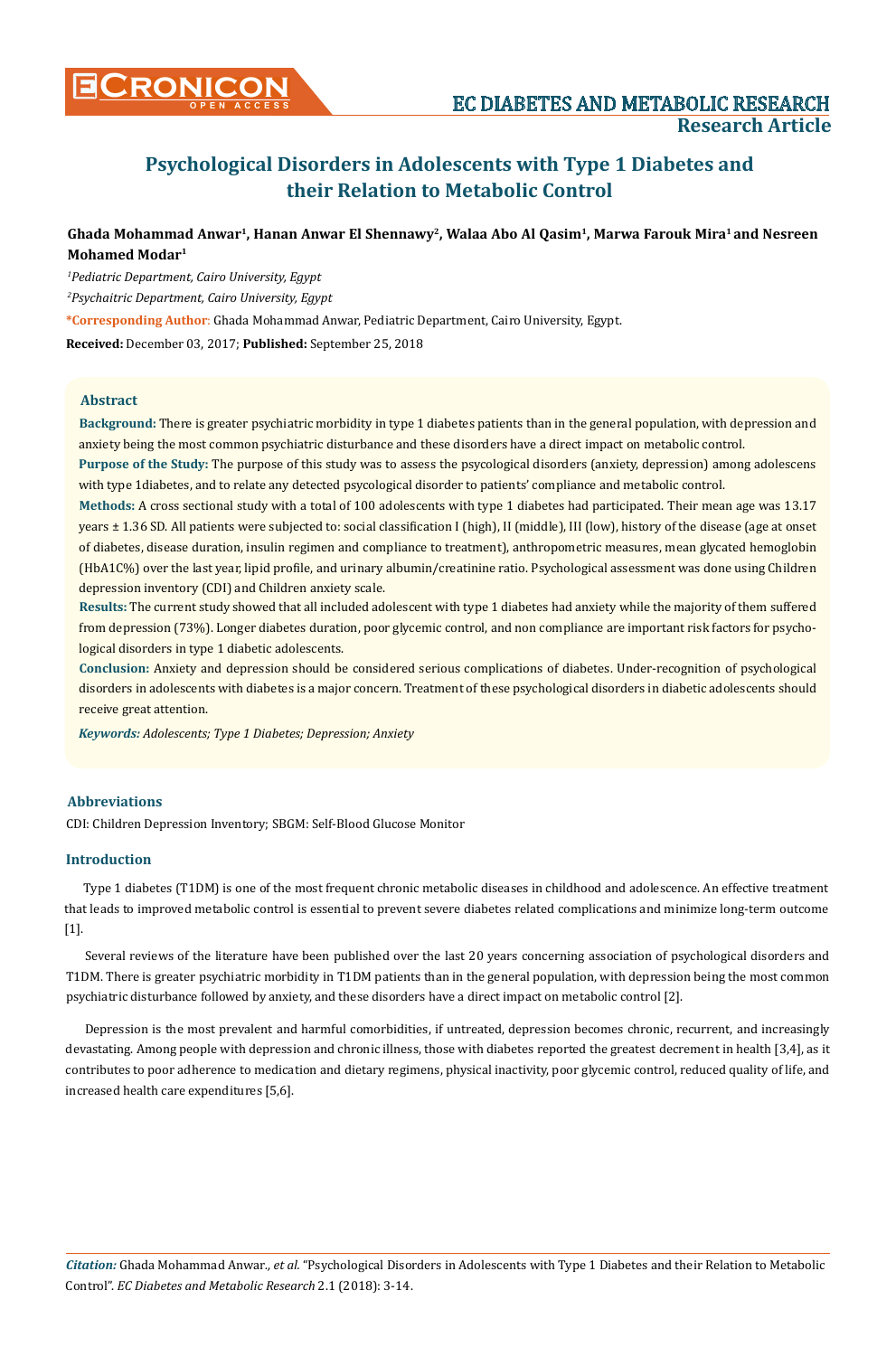Consensus guidelines produced by The International Society of Pediatric and Adolescent Diabetes (ISPAD) made it clear that diabetes management and metabolic control were very strongly influenced by psychological factors [7].

Anxiety symptoms present in 15 - 25% of adolescents with type 1 diabetes. Associated poor self-care, suboptimal glycemic control and recurrent diabetic ketoacidosis are common [8].

#### **Aim of the Study**

The aim of the current work was to study the prevalence of psychological disturbances (anxiety and depression) in adolescents with type 1diabetes, and their impact on patients' compliance and metabolic control.

#### **Patients and Methods**

The current study is a cross sectional study, a total of 100 adolescents (10 - 19 year) with type 1 diabetes had participated. Their mean age was 13.17 years ± 1.36 SD. All patients were following at Diabetes Endocrine and Metabolism Pediatric Unit (DEMPU), Cairo University Children's Hospital. The following exclusion criteria were applied: presence of a cognitive disorder or mental retardation that would interfere with the assessment, any psychiatric disorder prior to time of diagnosis of diabetes, and significant medical disease other than diabetes. An informed consent was obtained from patients and their parents. All patients were subjected to the following:

- Socio-demographic profile: Patients were classified into social classes I (high), II (middle), III (low) according to an Egyptian Classification scoring system developed by Fahmy and Sherbini [9] which encompassed the education and occupation of the parents, income and family size.
- Clinical evaluation that included history taking, with special emphasis on age at onset of diabetes, disease duration, insulin regi men and compliance to treatment regarding frequency of blood glucose monitoring (copmliant; BGM ≥ 4 times/day). Thorough clinical examination including anthropometric measures (weight, height, body mass index). Measurements are plot ted on Egyptian growth charts (2002) [10].
- Laboratory investigations included mean random blood glucose over the last week, mean glycated hemoglobin (HbA1C %) over the last year (optimal glycemic control; HbA1C < 7.5%, [11]), serum total cholesterol, LDL cholesterol, HDL cholesterol and serum triglycerides, and urinary albumin/creatinine ratio.
- Psychological assessment:

#### **Children depression inventory (CDI) (Arabic version)**

The CDI was completed by all the patients. This scale was developed by Maria Kovacs [12]. It is a 27 item self-rated survey designed to assess cognitive, behavior and neuro-vegetative signs of depression in children.

**The score of the test:** Each of the 27 items consists of three choices which represent three degrees of the severity of symptoms. According to the severity the degrees range from 0 - 2 as follows: No symptoms = 0, Mild to moderate symptoms = 1, Severe symptoms = 2. Total score ranges from (0 - 54), the score: Normal (0 - 9), Mild depression male (9 - 14) and female (9 - 16), Moderate depression male (14 - 18) and female (16 - 22), Severe depression male <18 and female < 22.

#### **Children anxiety scale (Arabic version)**

Children Anxiety Scale was completed by all the patients. This scale was developed by Castaneda., *et al* [13]. It consists of 53 items and each item consists of one statement which has two answers yes or no. If the answer is (Yes) the degree = 1, If the answer is (No) the degree = zero.

*Citation:* Ghada Mohammad Anwar*., et al.* "Psychological Disorders in Adolescents with Type 1 Diabetes and their Relation to Metabolic Control". *EC Diabetes and Metabolic Research* 2.1 (2018): 3-14.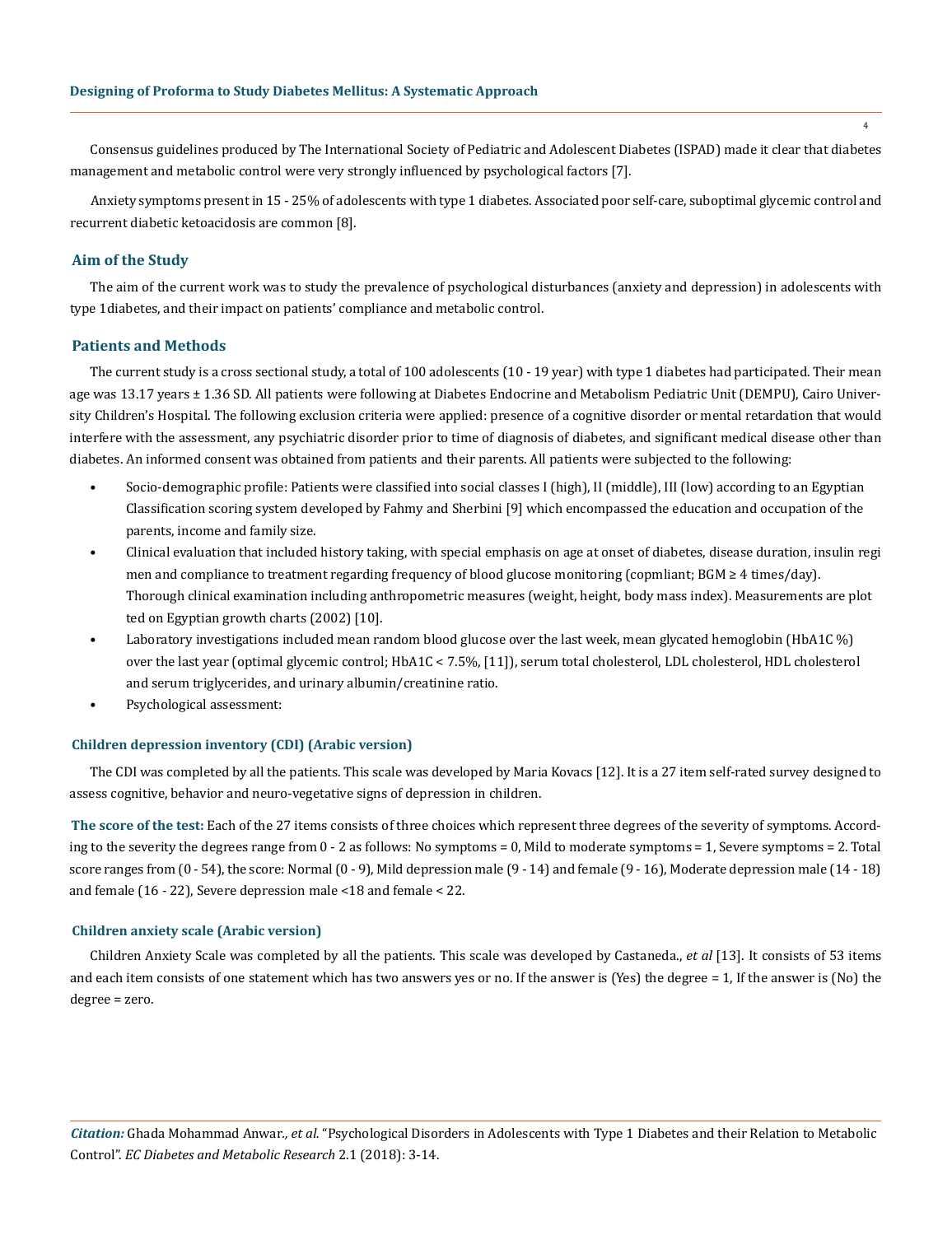Total score ranges from (0 - 53). According to their scores, they were classified into mild, moderate and severe degrees: Mild anxiety is less than 18, Moderate anxiety is between 19-28, Severe anxiety is more than 29.

#### **Statistical analysis**

Analysis of data was done by IBM computer using SPSS (statistical program for social science version 12) as follows: Description of quantitative variables as mean, SD and range. Description of qualitative variables as number and percentage. Student's t-test was used to assess the statistical significance of the difference between two population means in the study involving independent samples. Correlation test was used to rank different variables against each other positively or inversely. Correlation coefficient denoted symbolically r, defines the strength and direction of the linear relationship between two variables. The level P 0.05 was considered the cut-off value for significance:  $P \le 0.05$  is significant.

#### **Results**

The current study included 100 adolescents with type 1 diabetes, their mean age was 13.17 years (+1.36 SD), their descriptive statistics were presented in table 1.

| <b>Parameters studied</b>                |                          |                     |                           |       | Mean ± SD or percentage |  |  |
|------------------------------------------|--------------------------|---------------------|---------------------------|-------|-------------------------|--|--|
| Age (years)                              |                          |                     |                           |       | $13.17 \pm (1.36)$      |  |  |
| Gender                                   |                          | Male                |                           |       | (26%)                   |  |  |
| Female                                   |                          |                     | (74%)                     |       |                         |  |  |
| Socio-economic                           |                          |                     | Low                       |       | (14%)                   |  |  |
| Middle                                   |                          | (86%)               |                           |       |                         |  |  |
| Education                                |                          | No                  |                           |       | (18%)                   |  |  |
| Still at school                          |                          | (82%)               |                           |       |                         |  |  |
| Anthropometric data                      |                          | Height (SDS)        |                           |       | $-0.646 \pm (1.28)$     |  |  |
| Weight (SDS)                             |                          | $-0.147 \pm (1.34)$ |                           |       |                         |  |  |
| BMI (SDS)                                |                          | $-0.124 \pm (1.54)$ |                           |       |                         |  |  |
| Age at onset (years)                     |                          |                     |                           |       | $8.02 \pm (2.12)$       |  |  |
|                                          | Diabetes duration(years) |                     |                           |       | $5.13 \pm (1.84)$       |  |  |
| Insulin regimen                          |                          | Conventional        |                           |       | (18%)                   |  |  |
|                                          | Intensive                |                     |                           |       | (82%)                   |  |  |
| Compliance                               | (SBGM<4)                 |                     |                           |       | (89%)                   |  |  |
| $(SBGM \geq 4)$                          |                          |                     |                           | (11%) |                         |  |  |
| HDL Cholesterol (mg\dl)                  |                          |                     |                           |       | $65.99 \pm (12.76)$     |  |  |
| Low HDL                                  |                          |                     |                           |       | 9%                      |  |  |
| LDL Cholesterol (mg\dl)                  |                          |                     |                           |       | $95.14 \pm (37.19)$     |  |  |
| High LDL                                 |                          |                     |                           |       | 10%                     |  |  |
| Triglycerides(mg\dl)                     |                          |                     |                           |       | $85.56 \pm (39.48)$     |  |  |
| High Triglycerides                       |                          |                     |                           |       | 3%                      |  |  |
| Total Cholesterol(mg\dl)                 |                          |                     |                           |       | $154.5 \pm (49.45)$     |  |  |
| High Total Cholesterol                   |                          |                     |                           |       | 22%                     |  |  |
| $MRBG(mg\ddot{\text{dl}})$               |                          |                     |                           |       | $215.29 \pm (67.87)$    |  |  |
|                                          |                          |                     |                           |       | $8.37 \pm (1.39)$       |  |  |
| HbA1c (%) (glycemic control)             |                          | (HbA1c < 7.5)       |                           | 27%   |                         |  |  |
|                                          |                          |                     | $(HbA1c \ge 7.5)$         |       | 73%                     |  |  |
| Urinary albumin/creatinine ratio (mg\dl) |                          |                     | -ve $(alb/create < 30)$   |       | $14.45 \pm (10.78)$     |  |  |
|                                          |                          |                     |                           |       | 85%                     |  |  |
|                                          |                          |                     | +ve (alb/create $\ge$ 30) |       | 15%                     |  |  |

*Table 1: Demographic, clinical and laboratory characteristics of the studied group.*

*SDS: Standard Deviation Score; BMI: Body Mass Index; SBGM: Self-Blood Glucose Monitoring; HDL: High Density Lipoprotein; LDL: Low Density Lipoprotein; MRBG: Mean Random Blood Glucose; HbA1c: Glycated Haemoglobin.*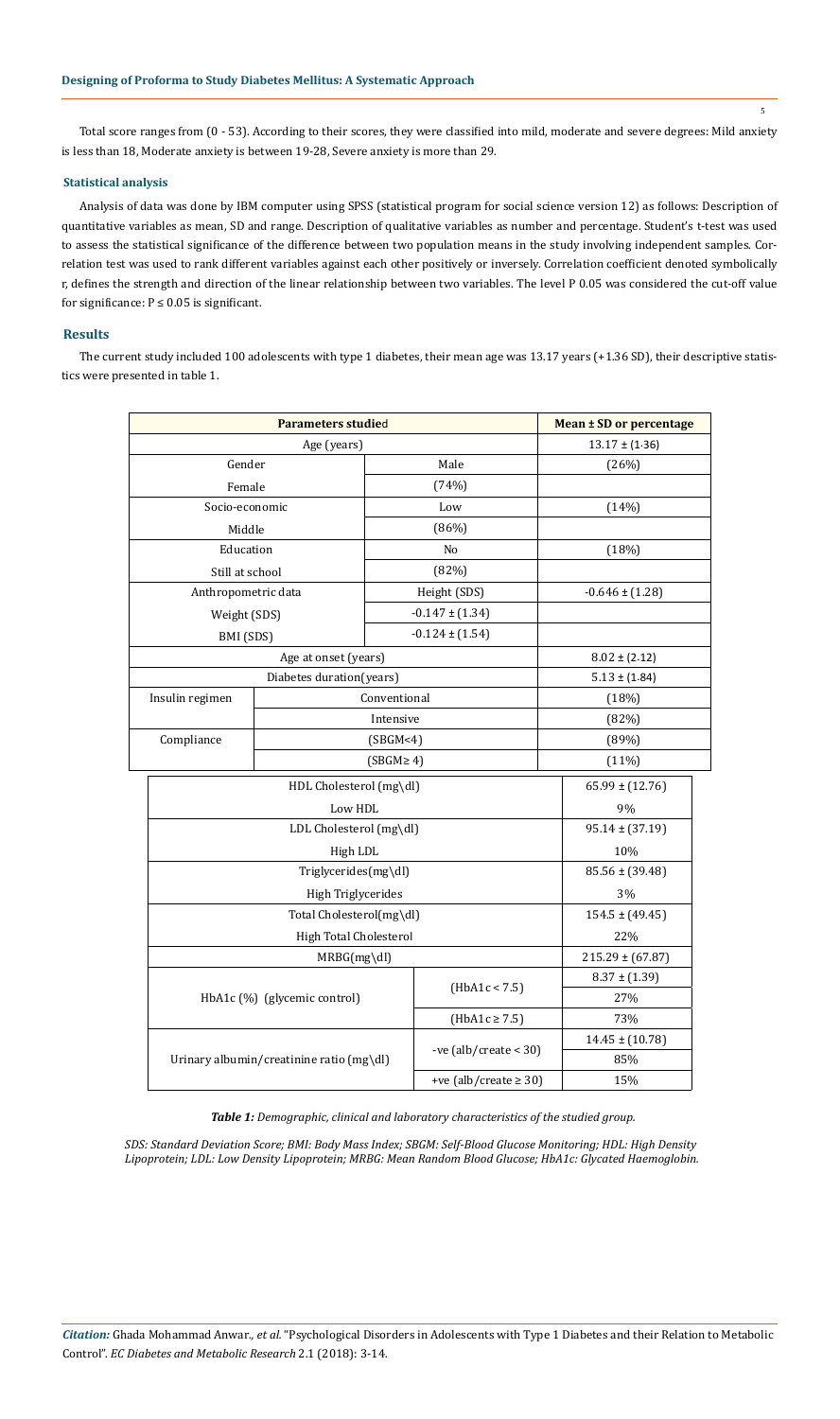Seventy-three % of patients (73%) had depression of which 23 patients (31.5%) had mild depression, 41 patients (56.2%) had moderate depression and 9 patients (12.3%) had severe depression. The studied sample had a mean CDI score of 15.86 (±7.29 SD, range: 4 - 35) (Figure 1).



All studied cases suffered from anxiety, 35 patients (35%) had mild anxiety, 44 patients (44%) had moderate anxiety and 21 patients (21%) had severe anxiety. The studied sample had a mean Children Anxiety Scale score of 21.35 (±8.05 SD, range: 7 - 39) (Figure 2).



The depression and anxiety co-morbidity in the studied group was shown in table 2. Twenty-seven % of patients (27%) had anxiety with no associated depression

|                      | <b>Degree of depression</b> |                      |             |                 |               |              |  |
|----------------------|-----------------------------|----------------------|-------------|-----------------|---------------|--------------|--|
|                      |                             | <b>No depression</b> | <b>Mild</b> | <b>Moderate</b> | <b>Severe</b> | <b>Total</b> |  |
| Degree of<br>anxiety | Mild                        | 20                   | q           | 6               |               | 35           |  |
|                      | Moderate                    |                      | 10          | 25              |               | 44           |  |
|                      | Severe                      | O                    | 4           | 10              |               | 21           |  |
|                      | Total                       | 27                   | 23          |                 |               | 100          |  |

*Table 2: Depression and anxiety comorbidity in adolescents with type 1 diabetes.*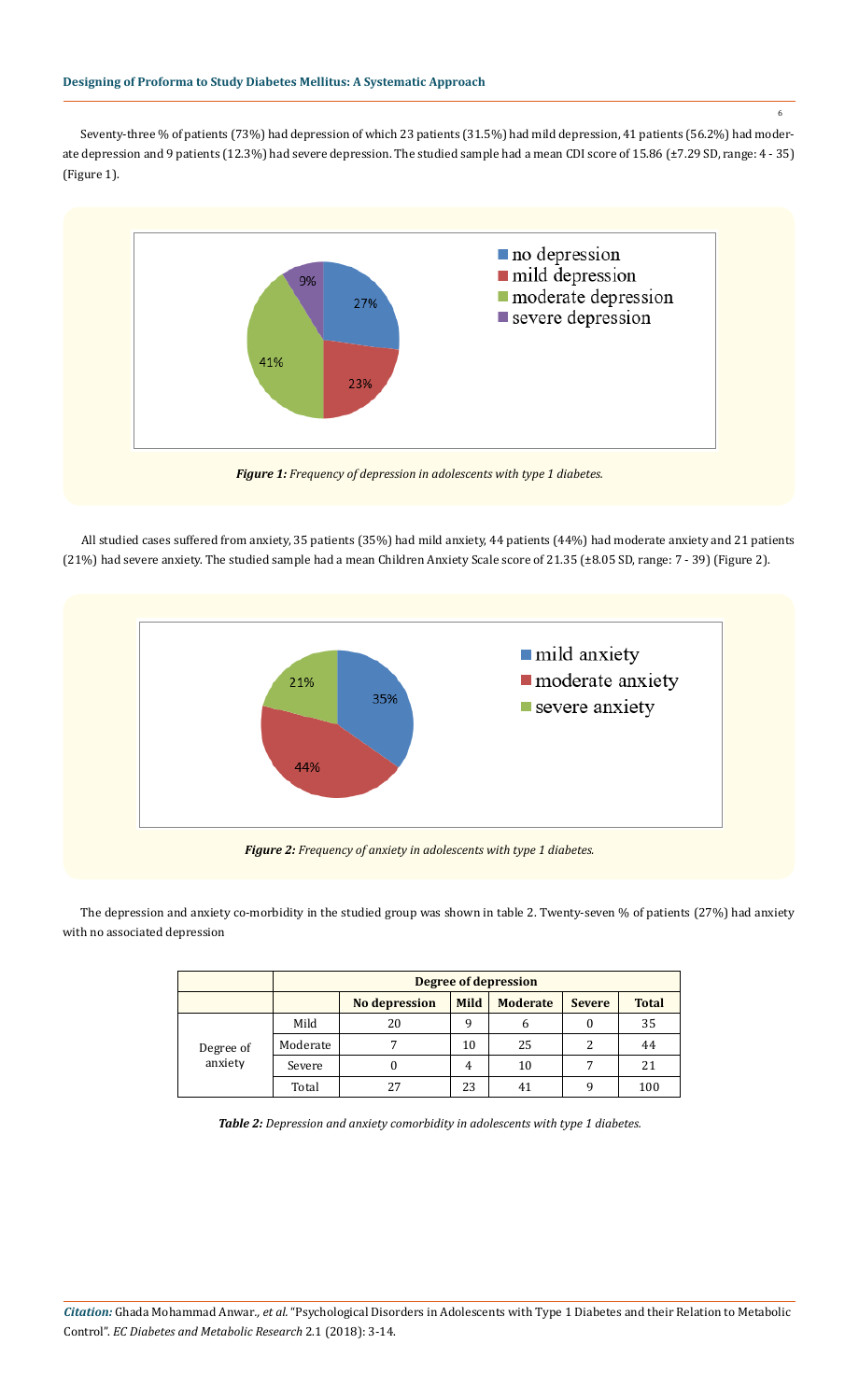Our results showed no statistically significant relation between degree of depression and age, neither the degree of anxiety (p > 0.05). Also, our results revealed no significant relation between degree of depression or anxiety and weight, height or BMI (p > 0.05).

There was high positive significant correlation between duration of diabetes and both depression ( $r = 0.84$ ,  $p < 0.001$ ) and anxiety ( $r =$ 0.82,  $p < 0.001$ ); and high negative significant correlation between age at onset of diabetes and both depression ( $r = 0.66$ ,  $p < 0.001$ ) and anxiety ( $r = 0.65$ ,  $p < 0.001$ ) (Figures 3 and 4).



*Figure 3: Correlation of duration of diabetes with depression in adolescents with diabetes type 1.*

There was a significant association between gender and degree of anxiety as females showed higher degrees of anxiety ( $p = 0.03$ ). On the contrary, no statistically significant association between gender and degree of depression ( $p > 0.05$ ). The results showed no significant association between degree of depression or anxiety and educational level or socioeconomic standard (p > 0.05). Also, insulin regimen (conventional or intensive) had no statistically significant relation to degree of depression or degree of anxiety (p > 0.05).

There was a significant association between compliance to treatment and degree of depression ( $p = 0.05$ ), and degree of anxiety ( $p =$ 0.03), so that non-compliant patients had higher degrees of depression and anxiety (Table 3).

*Citation:* Ghada Mohammad Anwar*., et al.* "Psychological Disorders in Adolescents with Type 1 Diabetes and their Relation to Metabolic Control". *EC Diabetes and Metabolic Research* 2.1 (2018): 3-14.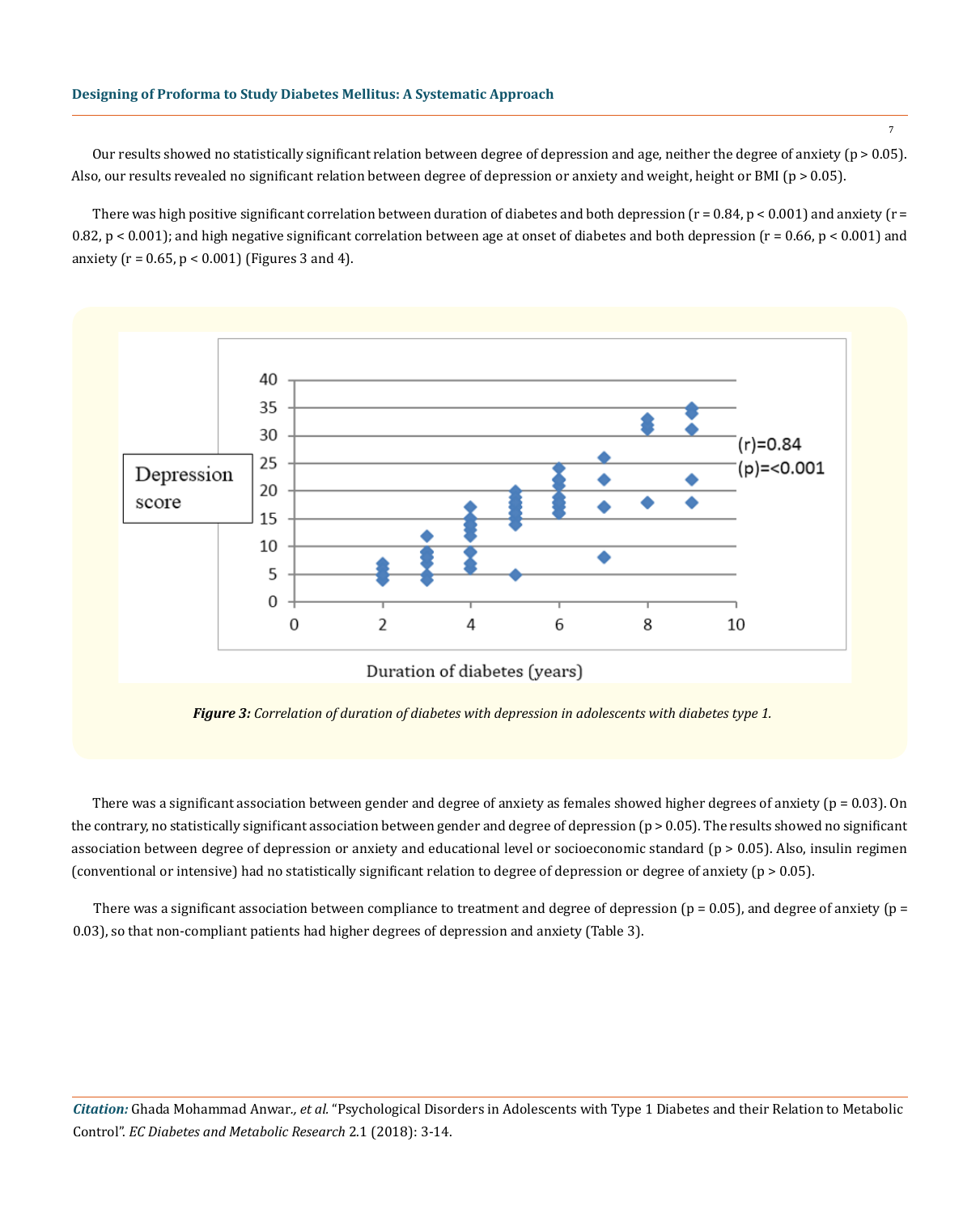



*Figure 4: Correlation of duration of diabetes with anxiety in adolescents with diabetes type 1.*

There was high positive correlation between MRBG level with depression ( $r = 0.29$ ,  $p = 0.003$ ) and anxiety ( $r = 0.23$ ,  $p = 0.01$ ). HbA1c was also positively correlated with depression ( $r = 0.7$ ,  $p < 0.001$ ) and anxiety ( $r = 0.58$ ,  $p < 0.001$ ) (Figures 5 and 6). However, no significant relations were found between HDL, LDL, Triglycerides, total cholesterol or albumin creatinine ratio with depression or anxiety (p =  $>0.05$ ).



*Citation:* Ghada Mohammad Anwar*., et al.* "Psychological Disorders in Adolescents with Type 1 Diabetes and their Relation to Metabolic Control". *EC Diabetes and Metabolic Research* 2.1 (2018): 3-14.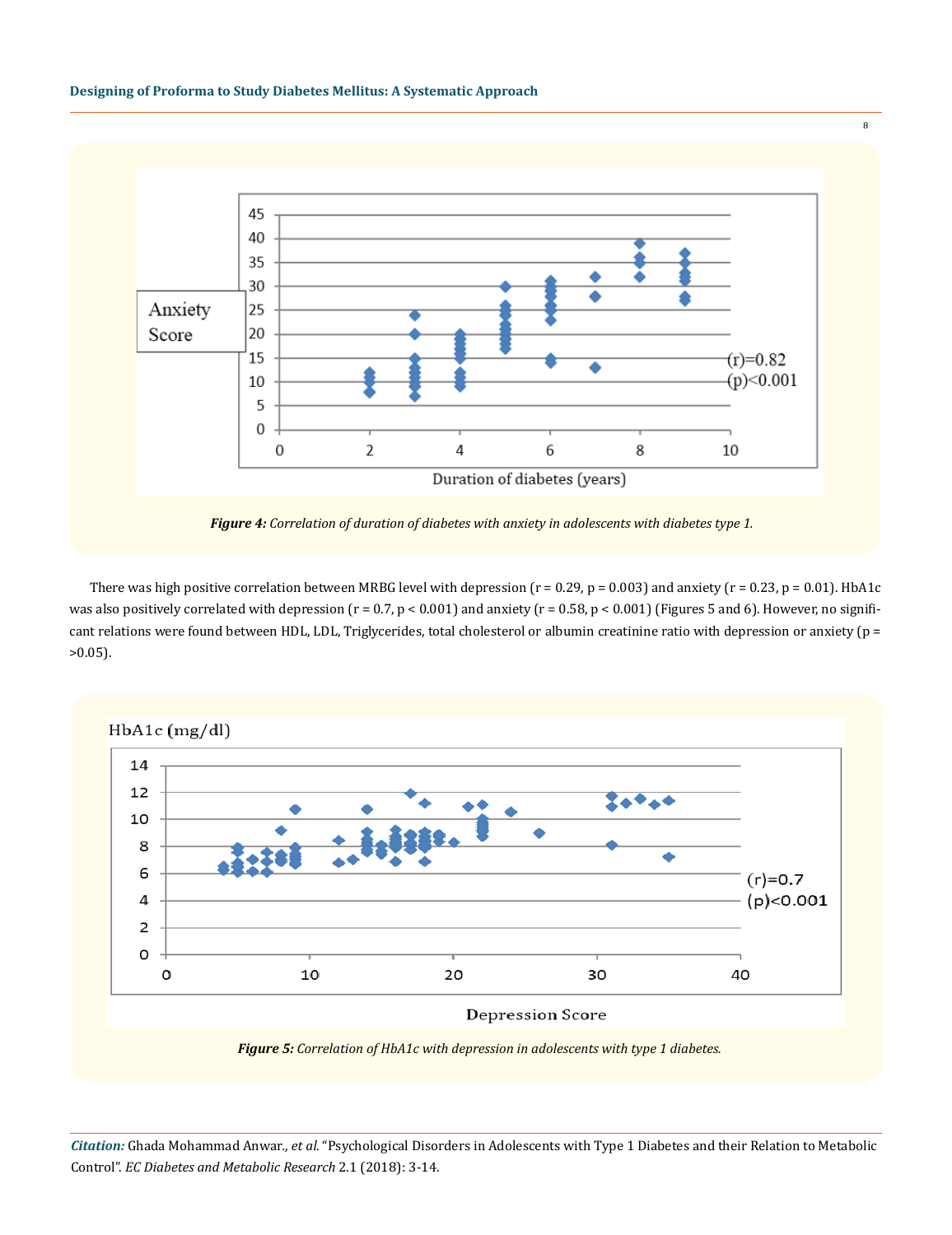

HbA1c (mg/dl)



*Figure 6: Correlation of HbA1c with anxiety in adolescents with type 1 diabetes.*

|                 | <b>Degree of depression</b> |                  |                      |                  | <b>Degree of anxiety</b> |                |                  |  |
|-----------------|-----------------------------|------------------|----------------------|------------------|--------------------------|----------------|------------------|--|
|                 | No (27)                     | <b>Mild (23)</b> | <b>Moderate (41)</b> | Severe (9)       | <b>Mild (35)</b>         | Moderate (44)  | Severe $(21)$    |  |
| Gender          |                             |                  |                      |                  |                          |                |                  |  |
| Male            | 16                          | $\overline{7}$   | 3                    | $\mathbf{0}$     | 11                       | 12             | $\mathbf{3}$     |  |
| Female          | 11                          | 16               | 38                   | 9                | 24                       | 32             | 18               |  |
| P value         | > 0.05                      |                  |                      |                  | $= 0.03$                 |                |                  |  |
| Education       |                             |                  |                      |                  |                          |                |                  |  |
| Not             | 3                           | $\overline{7}$   | $\overline{4}$       | $\overline{4}$   | 5                        | 6              | 18               |  |
| Still sat       | 24                          | 16               | 37                   | 5                | 30                       | 38             | 82               |  |
| P value         | > 0.05                      |                  |                      |                  | >0.05                    |                |                  |  |
| Socioeconomic   |                             |                  |                      |                  |                          |                |                  |  |
| Low             | 5                           | $\overline{4}$   | $\overline{4}$       | $\mathbf{1}$     | 8                        | 3              | 3                |  |
| Middle          | 22                          | 19               | 37                   | 8                | 27                       | 41             | 18               |  |
| P value         | > 0.05                      |                  |                      |                  | >0.05                    |                |                  |  |
| Insulin regimen |                             |                  |                      |                  |                          |                |                  |  |
| Intensive       | 27                          | 19               | 31                   | 5                | 32                       | 36             | 14               |  |
| Conventional    | $\boldsymbol{0}$            | $\overline{4}$   | $10\,$               | $\overline{4}$   | 3                        | 8              | $\sqrt{ }$       |  |
| P value         | > 0.05                      |                  |                      |                  | >0.05                    |                |                  |  |
| Compliance      |                             |                  |                      |                  |                          |                |                  |  |
| Negative        | 16                          | 23               | 41                   | $\overline{9}$   | 26                       | 42             | 21               |  |
| Positive        | 11                          | $\boldsymbol{0}$ | $\boldsymbol{0}$     | $\boldsymbol{0}$ | 9                        | $\overline{c}$ | $\boldsymbol{0}$ |  |
| P value         | $= 0.05$                    |                  |                      |                  | $= 0.03$                 |                |                  |  |

*Table 3: Relation between gender, educational level, socioeconomic standard, insulin regimen, compliance to treatment and both depression and anxiety in adolescents with type 1 diabetes.*

*Citation:* Ghada Mohammad Anwar*., et al.* "Psychological Disorders in Adolescents with Type 1 Diabetes and their Relation to Metabolic Control". *EC Diabetes and Metabolic Research* 2.1 (2018): 3-14.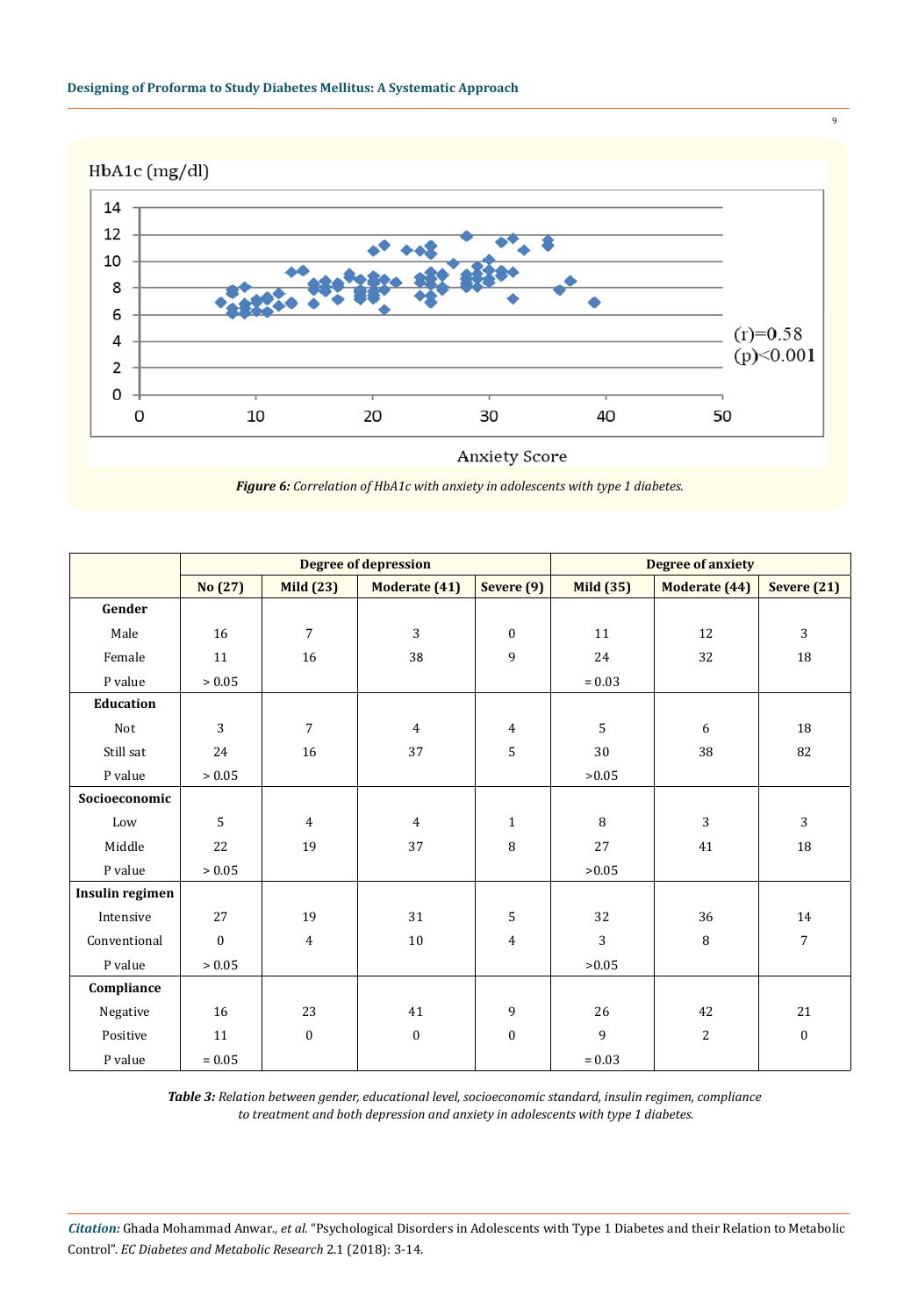#### **Discussion**

The current study shows that 73% of adolescents with type 1 diabetes have depression with a mean Children Depression Inventory score of  $15.86 \pm 7.29$  SD, and that  $100\%$  of them have anxiety with a mean Children Anxiety Scale score of  $21.35 \pm 8.05$  SD. The depression and anxiety co-morbidity exists in 73%.

Intensive treatment with multiple insulin injections and frequent self-blood glucose monitoring especially with longer diabetes duration reflecting the burden of treatment and advancing disease that can increase negative emotions and maladaptive behaviors [14]. Nouwen., *et al.* [15] stated that diabetes appears to be a risk factor for depression. Also, researches indicated shared predisposing and precipitating factors between diabetes and depression. Both conditions show familial clustering suggesting possible genetic influence or shared environments influencing disease pathogenesis and progression [16,17].

Other similar studies reported different frequencies; Zdunczyk., *et al.* [18] reported 39% had depressive symptoms (CDI > 13) (the clinical cutoff), Lawrence., *et al*. [19] reported 22.8% where Center for Epidemiological Studies-Depression Scale (CES-D) >16 (the clinical cutoff), and Herzer and Hood [20] reported 21% had CDI score > 13 (the clinical cutoff). In another analysis conducted by Grey., *et al.* [21] they found that the overall prevalence of depressive symptoms was 17, depressive symptoms were more common in the earlier years post diagnosis, less common between 4 and 9.9 years after diagnosis and rose again after 10 years.

These variations in the prevalence of depression in people with diabetes suggest international variations in prevalence, how symptoms of depression are reported [22], variation in the scoring system used and the clinical cutoff value.

Also, it is important to note that measures of depressive symptoms and anxiety symptoms all were based on self-report scales alone, which might be less reliable for younger adolescents. We also need to put in consideration the different social factors affecting patients in different geographical regions.

Herzer and Hood [20] found that 13.4% and 17% of adolescents who had a diagnosis of type 1 diabetes reported state and trait anxiety scores (respectively) and approximately 21% of adolescents had CDI (as a measure of depression) scores ≥ 13 (the clinical cutoff). Northam., et al. [23] reported 17% anxiety disorders in the sample of children with Type 1 diabetes. Also, Axelson and Birmaher [24] found that anxiety disorders and depression are frequently comorbid in children and adolescents. About 25 - 50% of depressed youth have comorbid anxiety disorders and about 10 - 15% of anxious youth have depression.

As regards gender relation to anxiety, the current study showed a significant association between gender and degree of anxiety as females showed higher degrees of anxiety. This gender difference can be explained by genetics determinants, the disturbance of neurotransmitter systems and fluctuation in reproductive hormones. Psychosocial risk factors might also be involved in explaining the gender difference [25]. Anxiety disorders have been shown to be more common in females at an earlier age as by the age of six years, females are twice as likely as males to have experienced an anxiety disorder [26].

Results of the current study revealed no significant association between degree of depression or anxiety and age, educational level or socioeconomic standard (p > 0.05). Other studies came in concordance are: Herzer and Hood [20], Grey., et al. [21] and Hood., et al [27].

The age of onset of diabetes and diabetes duration were significantly correlated with degree of depression and anxiety. These findings indicate that the degree of depression and anxiety were likely a result of the difficulties encountered in living with Type 1diabetes and its stressors, and accumulated burden of problems related to longstanding diabetes including; restriction of social life, physical disturbances, to some extent limitations in physical activity, daily inconveniences in managing diabetes, emotional distress and worries about long-term complications.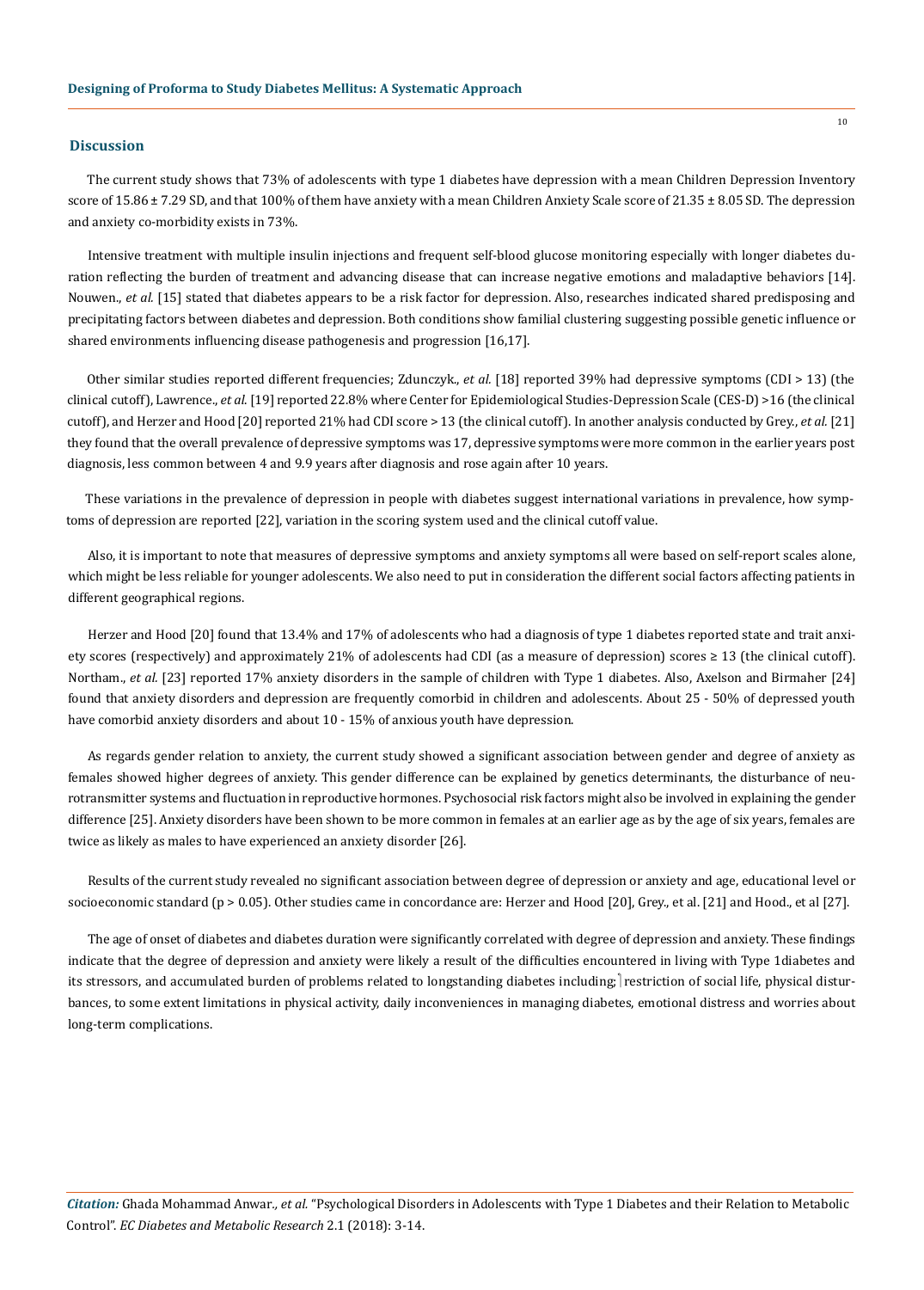Katon., *et al.* [28] reported major depression had an earlier age of onset of diabetes. Also, Cho., *et al.* [29] found that depression score was higher in old children and adolescents with diabetes type 1 (disease duration ≥ 1 year) and Grey., *et al.* [21] found that duration of diabetes was significantly correlated with depressive symptoms. However, our result disagreed with Hood., *et al.* [27] and Herzer and Hood [20] who reported that depression was not correlated with duration of diabetes. This could be explained by the diverse methodological details including study design, sample source and, and depression and anxiety assessment techniques.

In the present work, no significant relation between degree of depression or anxiety to weight, height or BMI (p > 0.05). This came in concordance with the results of Grey., *et al.* [21], Wardle., *et al.* [30], and Lee., *et al* [31]. On the contrary, Anderson., *et al.* [32] reported that only females obese as adolescents may be at increased risk for development of anxiety disorders, and Visser-van., *et al.* [33] who reported that short adolescents exhibited higher than normal scores for anxious/depressed behavior which were significant (p = 0.03). The disagreement between findings of our study and findings of the prior study maybe due to diversity in the study samples or the measures assessing depressive and anxiety symptoms.

Our results showed that insulin regimen had no statistically significant relation to the degree of depression or the degree of anxiety (p = > 0.05) that came in concordance with results reported by Cho., *et al* [29]. It is suggested that the number of daily insulin injections does not affect the risk of developing psychological distress.

There was a significant association between compliance to treatment and degree of depression ( $p = 0.05$ ) and anxiety ( $p = 0.03$ ). Associated psychosocial stress and reduced coping ability may contribute to depression. Additionally, the psychological burdens of diabetes treatments, such as insulin injection or self-blood glucose monitoring, can increase negative emotions and maladaptive behaviors and lead to a loss of interest, abnormal eating patterns and poor treatment compliance [34].

Also, Herzer and Hood [20], Rewers., *et al.* [35], McGrady., *et al.* [36] and Hilliard., *et al.* [37] found that psychological symptoms (depression and anxiety) complicate diabetes management and detract from regular blood glucose monitoring (BGM), subsequently leading to suboptimal glycemic control. However, Herzer and Hood [20] found adolescent state anxiety was significantly correlated with SBGM frequency ( $r = -0.25$ ,  $p < .001$ ), and depressive symptoms ( $r = .55$ ,  $p < .001$ ). Adolescent trait anxiety was also associated with BGM frequency ( $r = -17$ ,  $p = 0.005$ ) and depressive symptoms ( $r = 0.72$ ,  $p < 0.001$ ).

Results of the current study revealed that there was a high positive correlation between mean HbA1c level with depression ( $r = 0.7$ , p < 0.001) and anxiety (r = 0.58, p < 0.001) as patients with poor glycemic control had higher degrees of depression and anxiety. MRBG was also positively correlated with depression  $(r = 0.29, p = 0.03)$  and anxiety  $(r = 0.23, p = 0.01)$ . These findings could be explained by the association between the presence of anxiety and depressive symptoms and the greater perceived illness burden as well as functional impairment and their associations with SBGM frequency and glycemic control. Further, both anxiety and depression are associated with increased cognitive burden [20]. So that, poorer control, and less frequent SBGM, as an indicator poor compliance, were associated with higher levels of depressive symptoms. These associations can be bidirectional (e.g. more depression causing poorer glycemic control and vice versa) and are connected (e.g. less adherence leads to poorer glycemic control) [27].

In concordance with this, Hilliard., *et al.* [37] reported that higher depressive symptoms (higher CDI scores) were correlated with higher HbA1c level (r = 0.22, P < 0.01). Likewise, higher anxiety symptoms (higher STAIC-state scores) were correlated with higher HbA1c (r = 0.30, p < .001). In addition, Cho.*, et al.* [29] found depression scores were significantly higher in poorly controlled subjects than in normal control subjects. Furthermore, Herzer and Hood [20] found that adolescent state anxiety was significantly correlated with A1C values. Also, Lawrence., *et al.* [19] indicated that participants' level of depressed mood was associated with their HbA1c as higher mean HbA1c was associated with depressed mood (P < 0.01).

In the present work, serum concentrations of HDL cholesterol, LDL cholesterol, triglycerides, total cholesterol and urinary albumin/ creatinine ratio were not found to be correlated with degrees of depression or anxiety (p = >0.05). Bajaj., *et al*. [38] reported that the prevalence of dyslipidemia as one of diabetes complications, although higher among those with depression, was not statistically significant, however they found that positive urine microalbumin was significantly associated with depression in newly diagnosed type 2 diabetics.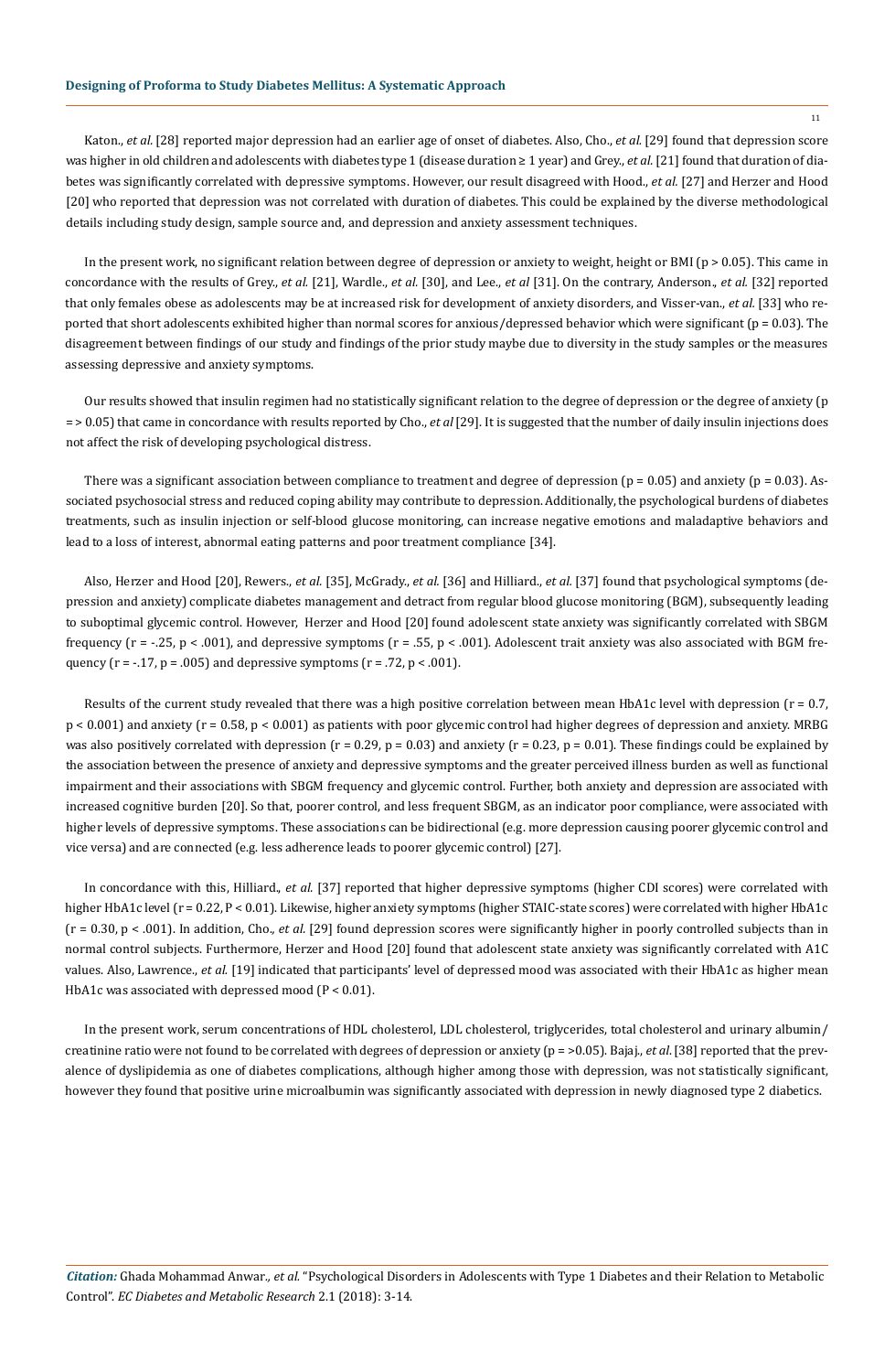Possible explanations to the contradictory results are that; different study designs, various depression assessment scales used, different sample sizes, contained a small proportion of depressed subjects, covered a restricted age range such as adolescents or pre-puberty children, or included either males or females and others included patients with type 2 diabetes, this reduce comparability of studies and genaralizability of results to general practice.

#### **Conclusion**

In conclusion, all patients with type 1 diabetes mellitus in the current study have been found to have anxiety while the majority of them suffered from depression (73%). Anxiety and depression can be attributed to; prolonged duration of diabetes, poor glycemic control, and non-compliance to treatment. Anxiety and depression should be considered serious complications of diabetes, along with retinopathy, neuropathy, nephropathy, and cardiovascular disease. Under-recognition of psychological disorders in adolescents with diabetes is a major concern. Treatment of these psychological disorders in diabetic adolescents should receive great attention.

## **Bibliography**

- 1. [Araujo MB and Mazza CS. "Assessment of risk factors of poor metabolic control in type 1 diabetic children".](https://www.ncbi.nlm.nih.gov/pubmed/18761645) *Pediatric Diabetes* 9.5 [\(2008\): 480-487.](https://www.ncbi.nlm.nih.gov/pubmed/18761645)
- 2. Dantzer C., *et al*[. "Anxiety and depression in juvenile diabetes: a critical review".](https://www.ncbi.nlm.nih.gov/pubmed/14529698) *Clinical Psychology Review* 23.6 (2003): 787-800.
- 3. Moussavi S., *et al*[. "Depression, chronic diseases, and decrements in health: results from the World Health Surveys".](https://www.ncbi.nlm.nih.gov/pubmed/17826170) *The Lancet* [370.9590 \(2007\): 851-858.](https://www.ncbi.nlm.nih.gov/pubmed/17826170)
- 4. Lloyd CE., *et al*. "The epidemiology of depression and diabetes". In: Katon MMW. Sartorius, N., editors. Depression and diabetes. West Sussex, UK: Wiley-Blackwell (2010).
- 5. Moussa MA., *et al*[. "Social and psychological characteristics of Kuwaiti children and adolescents with type 1 diabetes".](https://www.ncbi.nlm.nih.gov/pubmed/15686813) *Social Science and Medicine* [60.8 \(2005\): 1835-1844.](https://www.ncbi.nlm.nih.gov/pubmed/15686813)
- 6. Bogner HR., *et al*[. "Integrated management of type 2 diabetes mellitus and depression treatment to improve medication adherence:](https://www.ncbi.nlm.nih.gov/pubmed/22230826) a randomized controlled trial". *[Annals of Family Medicine](https://www.ncbi.nlm.nih.gov/pubmed/22230826)* 10.1 (2012): 15-22.
- 7. [Delamater AM. "Psychological care of children and adolescents with diabetes".](https://www.ncbi.nlm.nih.gov/pubmed/17850476) *Pediatric Diabetes* 8.5 (2007): 340-348.
- 8. Barnard K., *et al*[. "Implementing psychological assessments required by the Best Practice Tariff for Pediatric Diabetes".](https://onlinelibrary.wiley.com/doi/abs/10.1002/pdi.1718) *Practical Diabetes* [29.8 \(2012\): 335-338.](https://onlinelibrary.wiley.com/doi/abs/10.1002/pdi.1718)
- 9. Fahmy SI and El-Sherbini AF. "Determining simple parameters for social classifications for health research". *Bulletin of the High Institute of Public Health* 13.5 (1983): 95-108.
- 10. Ghalli I., *et al*. "Egyptian growth curves for infants, children and adolescents". Published in: Crecerenelmondo. Satorio A, Buckler JMH and Marazzi N, Ferring Publisher, Italy (2002).
- 11. Rewers MJ., *et al*[. "Assessment and monitoring of glycemic control in children and adolescents with diabetes".](https://www.ncbi.nlm.nih.gov/pubmed/25182311) *Pediatric Diabetes* [15.20 \(2014\): 102-114.](https://www.ncbi.nlm.nih.gov/pubmed/25182311)
- 12. Maria Kovacs. "The children's depression inventory: a self-rated depression scale for school-aged youngsters". University of Pittsburgh. School of Medicine. Western Psychiatric Institute and Clinic (Pittsburgh, Pa.) Publisher: Pittsburgh, PA : University of Pittsburgh School of Medicine, Department of Psychiatry, Western Psychiatric Institute and Clinic (1983).
- 13. Castaneda A., *et al*[. "The children's form of the manifest anxiety scale".](https://www.ncbi.nlm.nih.gov/pubmed/13356330) *Child Development* 27.3 (1956): 317-326.
- 14. Fisher L., *et al*[. "The confusing tale of depression and distress in patients with diabetes: a call for greater clarity and precision".](https://www.ncbi.nlm.nih.gov/pubmed/24606397) *Diabetic Medicine* [31.7 \(2014\): 764-772.](https://www.ncbi.nlm.nih.gov/pubmed/24606397)
- 15. Nouwen A., *et al*[. "Type 2 diabetes mellitus as a risk factor for the onset of depression: a systematic review and meta-analysis".](https://www.ncbi.nlm.nih.gov/pubmed/20711716) *Diabetologia* [53.12 \(2010\): 2480-2486.](https://www.ncbi.nlm.nih.gov/pubmed/20711716)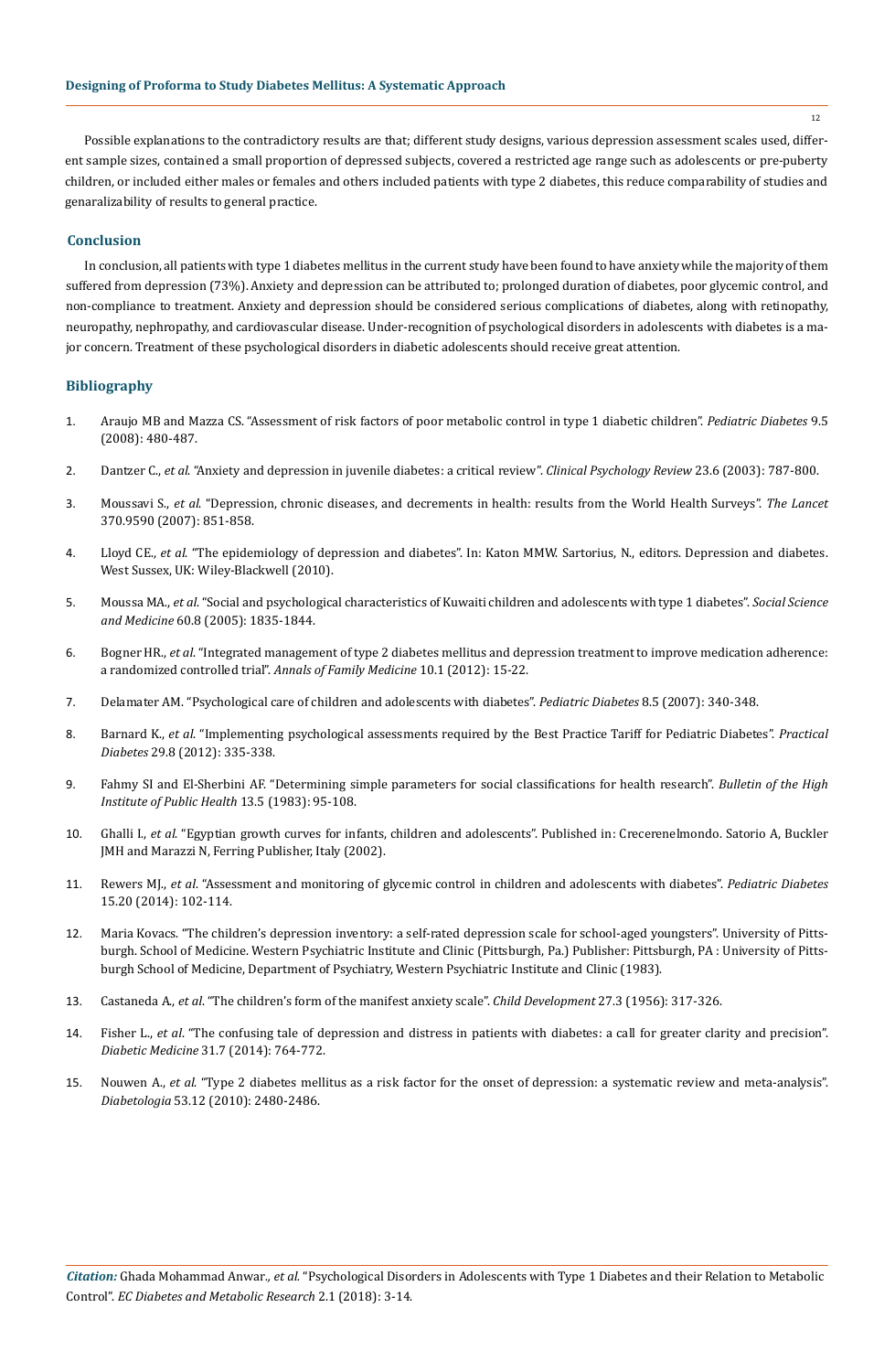- 16. Reagan LP., *et al*[. "The As and Ds of stress: metabolic, morphological and behavioral consequences".](https://www.ncbi.nlm.nih.gov/pubmed/18387603) *European Journal of Pharmacology* [585.1 \(2008\): 64-75.](https://www.ncbi.nlm.nih.gov/pubmed/18387603)
- 17. [Dunkel-Schetter C and Tanner L. "Anxiety, depression and stress in pregnancy: implications for mothers, children, research, and](https://www.ncbi.nlm.nih.gov/pubmed/22262028)  practice". *[Current Opinion in Psychiatry](https://www.ncbi.nlm.nih.gov/pubmed/22262028)* 25.2 (2012): 141-148.
- 18. Zduńczyk B., *et al*[. "High prevalence of depressive symptoms in well-controlled adolescents with type 1 diabetes treated with con](https://www.ncbi.nlm.nih.gov/pubmed/24323887)tinuous subcutaneous insulin infusion". *[Diabetes/Metabolism Research and Reviews](https://www.ncbi.nlm.nih.gov/pubmed/24323887)* 30.4 (2014): 333-338.
- 19. Lawrence JM., *et al*[. "Prevalence and correlates of depressed mood among youth with diabetes: the SEARCH for Diabetes in Youth](https://www.ncbi.nlm.nih.gov/pubmed/16585333) study". *Pediatrics* [117.4 \(2006\): 1348-1358.](https://www.ncbi.nlm.nih.gov/pubmed/16585333)
- 20. [Herzer M and Hood KK. "Anxiety symptoms in adolescents with type 1 diabetes: association with blood glucose monitoring and](https://www.ncbi.nlm.nih.gov/pubmed/19684117)  glycemic control". *[Journal of Pediatric Psychology](https://www.ncbi.nlm.nih.gov/pubmed/19684117)* 35.4 (2010): 415-425.
- 21. Grey M., *et al*[. "Depression in type 1 diabetes in children: Natural history and correlates".](https://www.ncbi.nlm.nih.gov/pubmed/12377302) *Journal of Psychosomatic Research* 53.4 [\(2002\): 907-911.](https://www.ncbi.nlm.nih.gov/pubmed/12377302)
- 22. Lloyd CE., *et al*[. "Epidemiology of depression in diabetes: international and cross-cultural issues".](https://www.ncbi.nlm.nih.gov/pubmed/23062853) *Journal of Affective Disorders* 142 [\(2012\): S22-S29.](https://www.ncbi.nlm.nih.gov/pubmed/23062853)
- 23. Northam EA., *et al*[. "Psychiatric morbidity and health outcome in type 1 diabetes: perspectives from a prospective longitudinal](https://www.ncbi.nlm.nih.gov/pubmed/15660731)  study". *[Diabetic Medicine](https://www.ncbi.nlm.nih.gov/pubmed/15660731)* 22.2 (2005): 152-157.
- 24. [Axelson DA and Birmaher B. "Relation between anxiety and depressive disorders in childhood and adolescence".](https://www.ncbi.nlm.nih.gov/pubmed/11668659) *Depress Anxiety* [14.2 \(2001\): 67-78.](https://www.ncbi.nlm.nih.gov/pubmed/11668659)
- 25. Leach LS., *et al*[. "Gender differences in depression and anxiety across the adult lifespan: the role of psychosocial mediators".](https://www.ncbi.nlm.nih.gov/pubmed/18575787) *Social [Psychiatry and Psychiatric Epidemiology](https://www.ncbi.nlm.nih.gov/pubmed/18575787)* 43.12 (2008): 983-998.
- 26. Allen NB., *et al*. "Pubertal development and the emergence of the gender gap in mood disorders: A developmental and evolutionary synthesis". In: Castle D, Kulkarni J and Abel KM, editors. Mood and Anxiety Disorders in Women. Cambridge: Cambridge University Press Chapter 1 (2006): 1-20.
- 27. Hood KK., *et al*[. "Depressive symptoms in children and adolescents with type 1 diabetes: Association with diabetes-specific charac](https://www.ncbi.nlm.nih.gov/pubmed/16732028)teristics". *Diabetes Care* [29.6 \(2006\): 1389-1391.](https://www.ncbi.nlm.nih.gov/pubmed/16732028)
- 28. Katon W., *et al*[. "Behavioral and clinical factors associated with depression among individuals with diabetes".](https://www.ncbi.nlm.nih.gov/pubmed/15047648) *Diabetes Care* 27.4 [\(2004\): 914-920.](https://www.ncbi.nlm.nih.gov/pubmed/15047648)
- 29. Cho E., *et al*[. "Psychological characteristics of Korean children and adolescents with type 1 diabetes mellitus".](https://www.ncbi.nlm.nih.gov/pmc/articles/PMC4027070/) *Annals of Pediatric [Endocrinology and Metabolism](https://www.ncbi.nlm.nih.gov/pmc/articles/PMC4027070/)* 18.3 (2013): 122-127.
- 30. Wardle J., *et al*[. "Depression in adolescent obesity: cultural moderators of the association between obesity and depressive symp](https://www.ncbi.nlm.nih.gov/pubmed/16570093)toms". *[International Journal of Obesity](https://www.ncbi.nlm.nih.gov/pubmed/16570093)* 30.4 (2006): 634-643.
- 31. Lee JM., *et al*[. "Short stature in a population-based cohort: social, emotional, and behavioral functioning".](https://www.ncbi.nlm.nih.gov/pubmed/19706592) *Pediatrics* 124.3 (2009): [903-910.](https://www.ncbi.nlm.nih.gov/pubmed/19706592)
- 32. Anderson SE., *et al*[. "Adolescent obesity and risk for subsequent major depressive disorder and anxiety disorder: prospective evi](https://www.ncbi.nlm.nih.gov/pubmed/17942847)dence". *[Psychosomatic Medicine](https://www.ncbi.nlm.nih.gov/pubmed/17942847)* 69.8 (2007): 740-747.
- 33. Visser-van Balen H., *et al*[. "Motives for choosing growth-enhancing hormone treatment in adolescents with idiopathic short stature:](https://www.ncbi.nlm.nih.gov/pubmed/15943869) [a questionnaire and structured interview study".](https://www.ncbi.nlm.nih.gov/pubmed/15943869) *BMC Pediatrics* 5.1 (2005): 15.
- 34. Fisher EB., *et al*[. "Co-occurrence of diabetes and depression: Conceptual considerations for an emerging global health challenge".](https://www.ncbi.nlm.nih.gov/pubmed/23062858)  *[Journal of Affective Disorders](https://www.ncbi.nlm.nih.gov/pubmed/23062858)* 142 (2012): S56-S66.
- 35. Rewers A., *et al*[. "Predictors of acute complications in children with type 1 diabetes".](https://www.ncbi.nlm.nih.gov/pubmed/12020331) *Journal of the American Medical Association* [287.19 \(2002\): 2511-2518.](https://www.ncbi.nlm.nih.gov/pubmed/12020331)